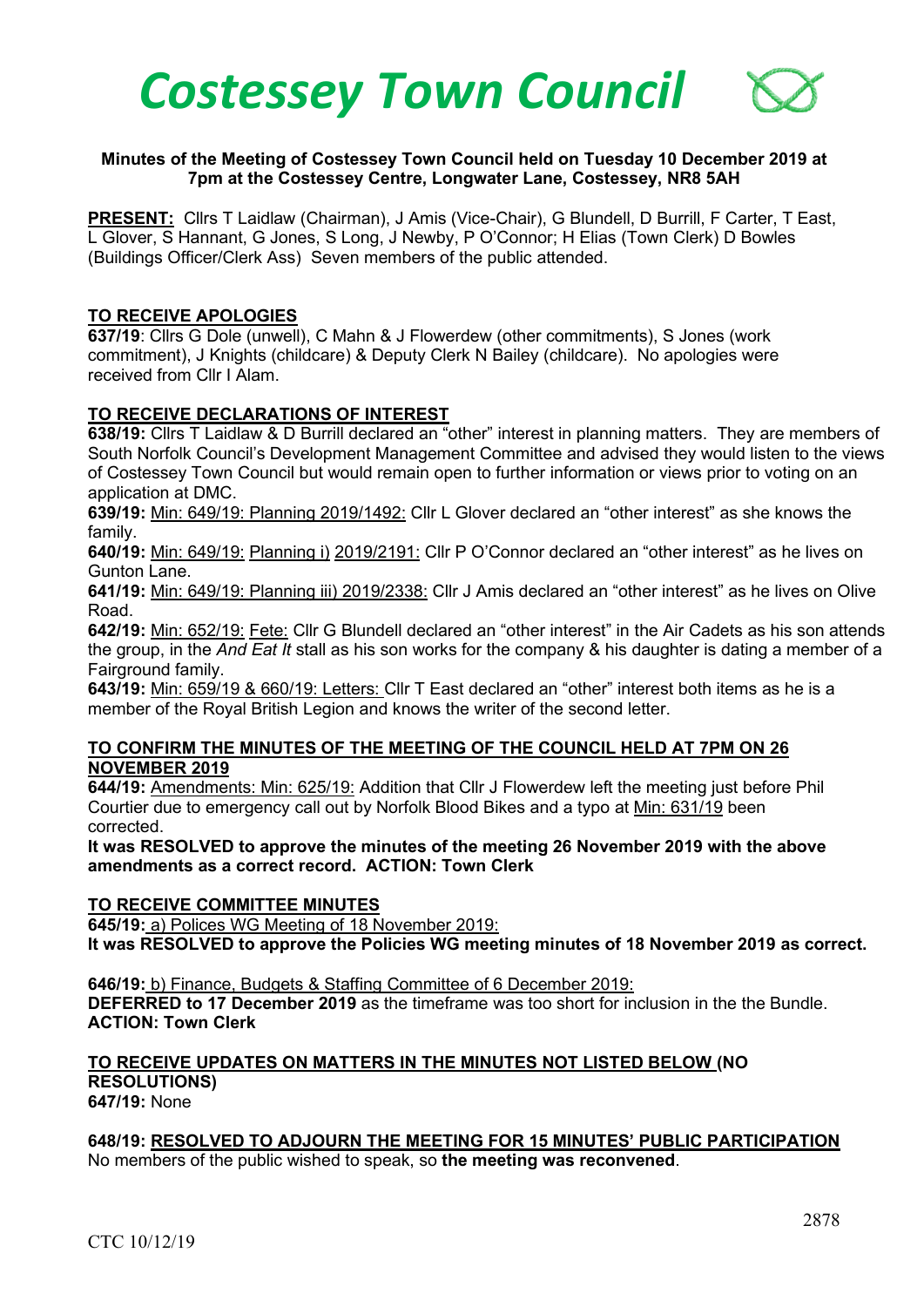# **TO MAKE RECOMMENDATIONS ON PLANNING APPLICATIONS AND CONSULTATIONS, AND RECEIVE INFORMATION ON APPEALS & OTHER PLANNING MATTERS**

# **649/19: a) Planning applications for consideration:**

i) 2019/1492: **AMENDMENT -** Mr. J Smith - 107 Gurney Road, NR5 0HL - Demolition of existing bungalow and erection 3 no. single story dwellings, with private amenity areas and parking – **Comment: - Concerns were expressed about the foul sewerage pipe - APPROVE -**

**SUBJECT TO the Water Management Officer's comments being made mandatory conditions** ii) 2019/2191: **AMENDMENT:** Sparkes - Erection of a single storey front and rear extension - 54 Gunton Lane, NR5 0AG - **APPROVE**

iii) 2019/2338: Mr. A Gardiner - 2 Olive Road, NR5 0AT - Single storey side extension -**APPROVE** iv) 2019/2363: c/o Agent - 47 Oval Road, NR5 0DG - Erection of single storey extension **- APPROVE**

#### **650/19: b) Information & Planning decisions received from South Norfolk & Norfolk County Councils: (\*Information only. No decisions needed)** See separate sheet.

The Church Farm Barn application had been "called in" to SNC's Development Management Committee by DCllr L Glover. The Planning Officer involved had made a site visit; the heat pumps had been relocated and it had been decided to approve the application under delegated powers.

# **TO CONSIDER THE DRAFT CODE OF CONDUCT**

**651/19:** Thanks were expressed to all the WG members for their hard work in reviewing and drafting new protocols, practices and procedures. The previously adopted Code of Conduct had been minimalist and mirrored South Norfolk's own. A written submission from an absent Councillor that the draft Code was not succinct, that there was insufficient note of the process of dispensation, and that it should have its own section as per the NALC guidance, was noted. It was explained that the process of obtaining a dispensation was not a core part of a Code of Conduct; guidance was available from other sources. The Policies Review WG had, in addition to the NALC model, looked at policies from Colne, which formed the basis of the draft, and Herefordshire as used by Ledbury PC. The WG had worked from the premise that it was better to have a thorough Code of Conduct rather than it being too brief. The Code would be reviewed and re-adopted at the Annual Meeting of the Council in May every year.

**It was RESOLVED to adopt the Draft Code of Conduct without further amendment.** 

### **TO RECEIVE AN UPDATE ON THE 2020 FETE INCL FIGURES & STALL NUMBERS AND SUPPORT WG NOTES**

**652/19:** The Fete tracker, the list of stalls and the Fete Support WG notes were received. A WG meeting would take place in January 2020 to discuss and review the written policy. **ACTION: Cllrs G Jones, G Blundell, T Laidlaw, Town Clerk & Deputy Clerk** 

### **TO RECEIVE AN UPDATE ON THE OPEN-AIR CINEMA TO CELEBRATE 10 YEARS SINCE OPENING THE COSTESSEY CENTRE:**

**653/19:** Issues with the external ticketing system would have to be resolved. It had been intended that the Temporary Events Notice (TEN) for the Fete would include the Open-Air Cinema on Saturday 23 May 2020. However, as this is a ticketed event and a TENs licence would only have covered up to 499 people in a specific area, it had been confirmed that CTC would need to amend the current premises licence to cover the Open-Air Cinema, and any other future events where the recreational grounds were used for licensable activities catering for 500 people or more. It was noted that the Longwater Lane Recreation ground needed a "resting" period for re-seeding the pitches and a further 6-8 weeks to allow the grass to grow. The cost of a TEN licence was £21.00; the cost for amending the premises licence would be approximately £250-£350. A meeting would take place in the New Year to review the conditions of the premises licence.

**It was RESOLVED to vary the current Costessey Centre premises licence to cover the Longwater Lane Recreation Ground. ACTION: Town Clerk**